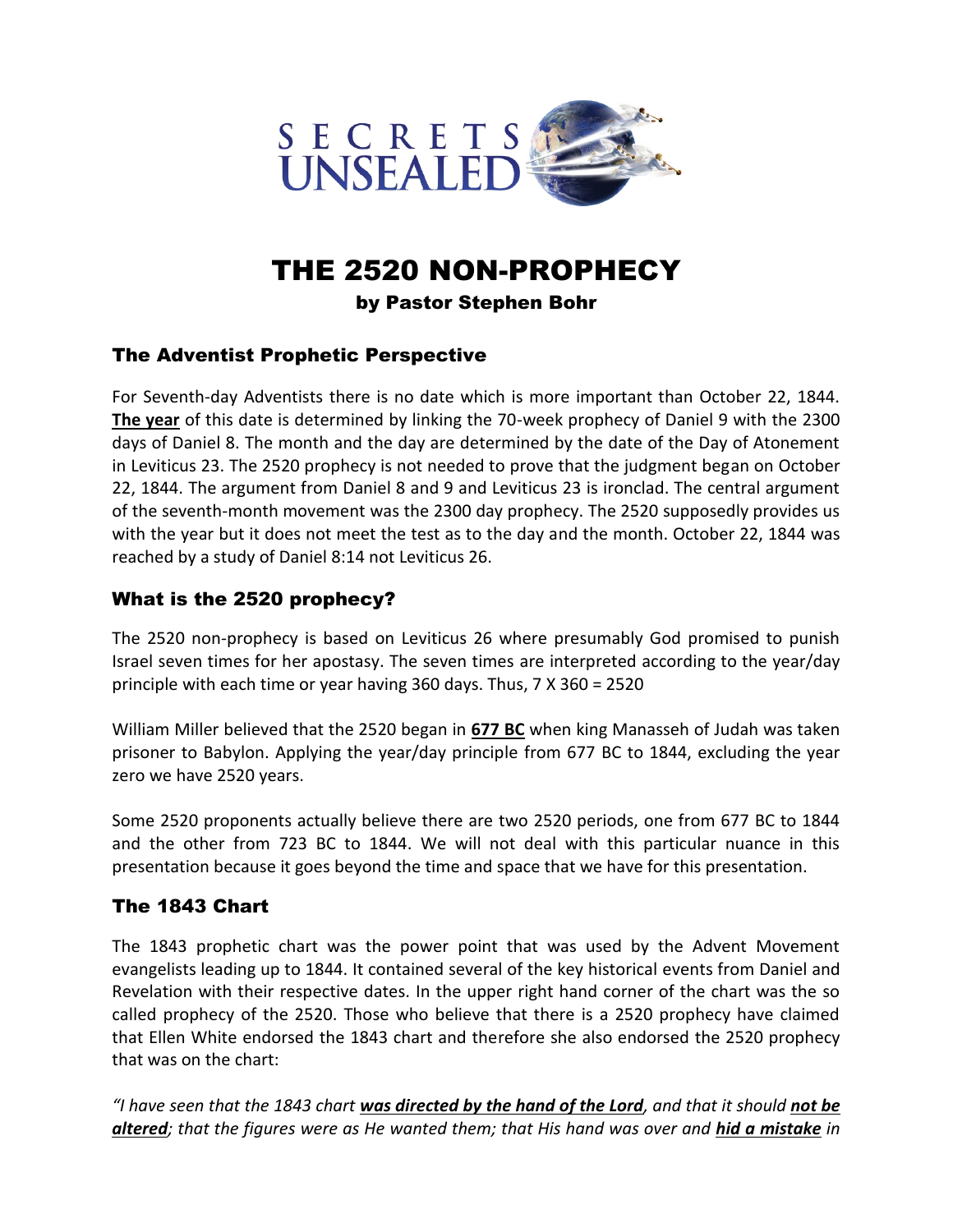*some of the figures, so that none could see it, until His hand was removed." Early Writings, p. 74*

This statement makes clear that some of the figures in the 1843 chart were mistaken because it was God's will that it be so. But why would the hand of God cover a mistake in their calculations? Ellen White explains the reason:

"*I saw the people of God joyful in expectation, looking for their Lord. But God designed to prove them. His hand covered a mistake in the reckoning of the prophetic periods. Those who were looking for their Lord did not discover this mistake and the most learned men who opposed the time also failed to see it. God designed that His people should meet with a disappointment [in 1843]. The time passed, and those who had looked with joyful expectation for their Savior were sad and disheartened, while those who had not loved the appearing of Jesus, but embraced the message through fear, were pleased that He did not come at the time of expectation. Their profession had not affected the heart and purified the life. The passing of the time was well calculated to reveal such hearts. They were the first to turn and ridicule the sorrowful, disappointed ones who really loved the appearing of their Savior. I saw the wisdom of God in proving His people and giving them a searching test to discover those who would shrink and turn back in the hour of trial*." Early Writings, pp. 235, 236

In another statement Ellen White explained that the chart could not be altered, **except by inspiration**:

*"I saw that the truth should be made plain upon tables that the earth and the fullness thereof is the Lord's, and that necessary means should not be spared to make it plain. I saw that the old*  **chart** was directed by the Lord, and that not a figure of it should be altered **except by** *inspiration. I saw that the figures of the chart were as God would have them and that His hand was over and hid a mistake in some of the figures, so that none should see it till His hand was removed." Spaulding Magan Collection, p. 1*

The question is: When was the chart first altered and who provided the inspiration to do so? Did God, by inspiration, tell Ellen White that the chart should be altered?

The answer is that the chart was altered by the Millerites themselves after the people were disappointed because Jesus did not come in 1843. The **alteration** took place between 1843 and 1844 when the Millerites realized that they had not taken into account the 'year zero'. Who gave them authority to alter the chart? According to Ellen White, only inspiration could do so.

At this time Ellen White had not yet been called to be a prophet (she was called in December of 1844) so it was not she, by inspiration, that altered the chart. By what authority, then, did the Millerites alter the chart? The answer is that the Millerites studied inspiration (the Bible) and realized their mistake. In other words, when the faithful ones were disappointed when Jesus did not come in 1843, they went to inspiration (the Bible) and discovered the reason for their mistake and as a result the chart was altered. The date was thus changed by inspiration. When they realized that there was no 'year zero' the date was changed from 1843 to 1844.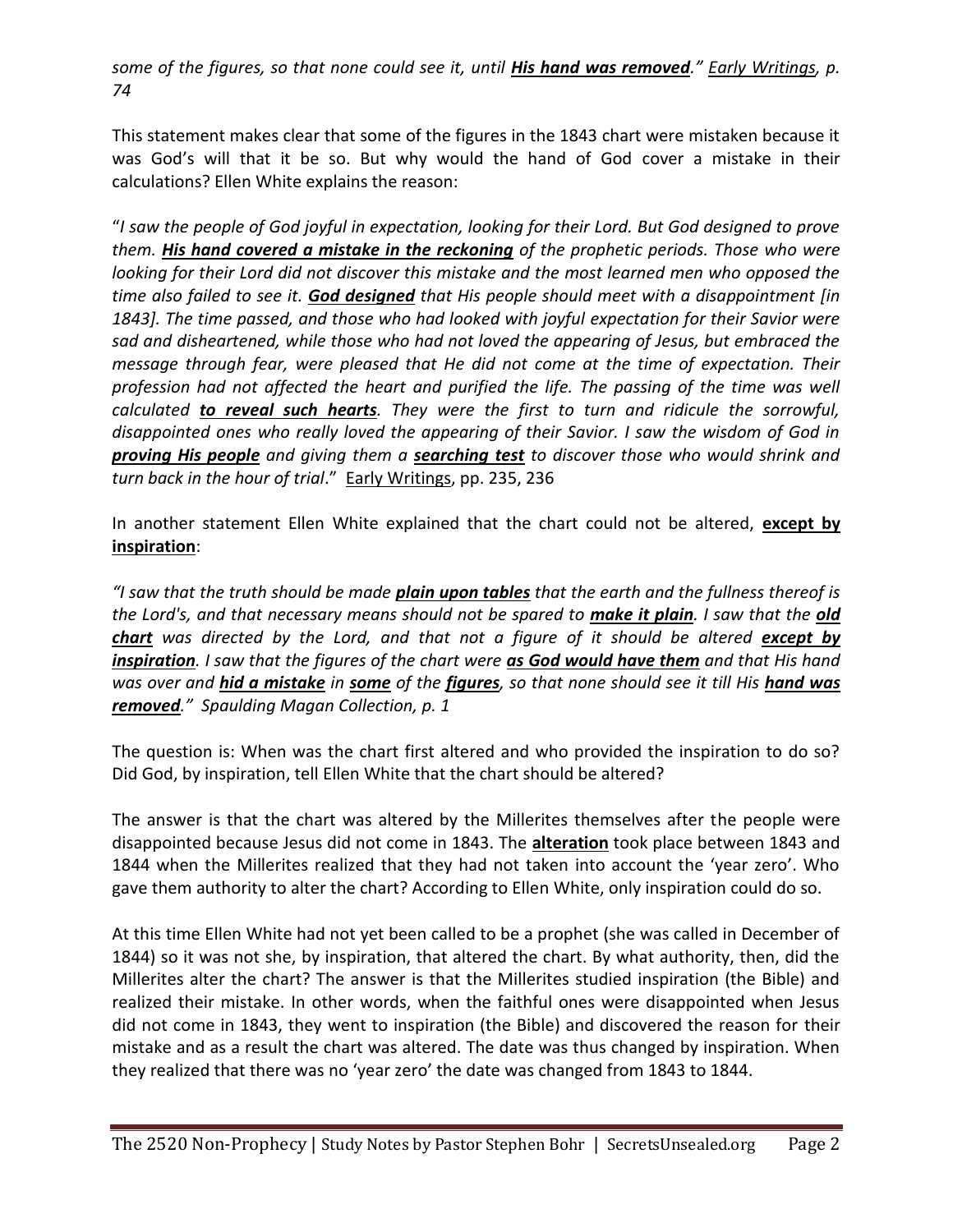A renewed study of **inspired Scripture** is what led God's hand to be removed and when the hand of the Lord was removed the people understood the mistake that they had made in their reckoning. Ellen White clearly explains how the hand of the Lord was removed so that the chart could be altered by inspiration:

"*Those faithful, disappointed ones, who could not understand why their Lord did not come, were not left in darkness. Again they were led to their Bibles [to inspiration] to search the prophetic periods. The hand of the Lord was removed from the figures, and the mistake was explained. They saw that the prophetic periods reached to 1844, and that the same evidence which they had presented to show that the prophetic periods closed in 1843, proved that they would terminate in 1844*." Early Writings, p. 236

Ellen White uses the expression 'by inspiration' to refer to the testimony of the Bible:

*"The genealogy of our race, as given by inspiration, traces back its origin, not to a line of developing germs, mollusks, and quadrupeds, but to the great Creator." Conflict and Courage, p. 11*

*"The highest testimony to the greatness of Moses, the judgment passed upon his life by Inspiration is, 'There arose not a prophet since in Israel like unto Moses, whom the Lord knew face to face.'" Deuteronomy 34:10. Education, p. 64*

*Inspiration, in giving us the history of the Flood, has explained wonderful mysteries, that geology, independent of inspiration, never could." Lift Him Up, p. 59*

*"Inspiration faithfully records the faults of good men, those who were distinguished by the favor of God; indeed, their faults are more fully presented than their virtues." Patriarchs and Prophets, p. 238*

After the chart was altered the first time, the chart was once more altered by inspiration when James White examined the inspired evidence from Scripture for the 2520 and found it wanting. Ellen White could have rebuked her husband's repudiation of the 2520 and yet she did not. Thus the Spirit of Prophecy thus **indirectly** reaffirmed what James White had discovered from his study of inspiration. By not repudiating her husband's clear article on the 2520 and by stating that the prophecy of the 2300 days is the **longest** in the Bible Ellen White tacitly agreed with her husband. After all, if the 2300 day prophecy was the longest, then the 2520 which is **clearly longer** was no prophecy at all!

*"The experience of the disciples who preached the 'gospel of the kingdom' at the first advent of Christ, had its counterpart in the experience of those who proclaimed the message of His second advent. As the disciples went out preaching, "The time is fulfilled, the kingdom of God is at hand," so Miller and his associates proclaimed that the longest and last prophetic period brought to view in the Bible was about to expire, that the judgment was at hand, and the everlasting kingdom was to be ushered in. The preaching of the disciples in regard to time was based on the seventy weeks of Daniel 9. The message given by Miller and his associates announced the termination of the 2300 days of Daniel 8:14, of which the seventy weeks form a*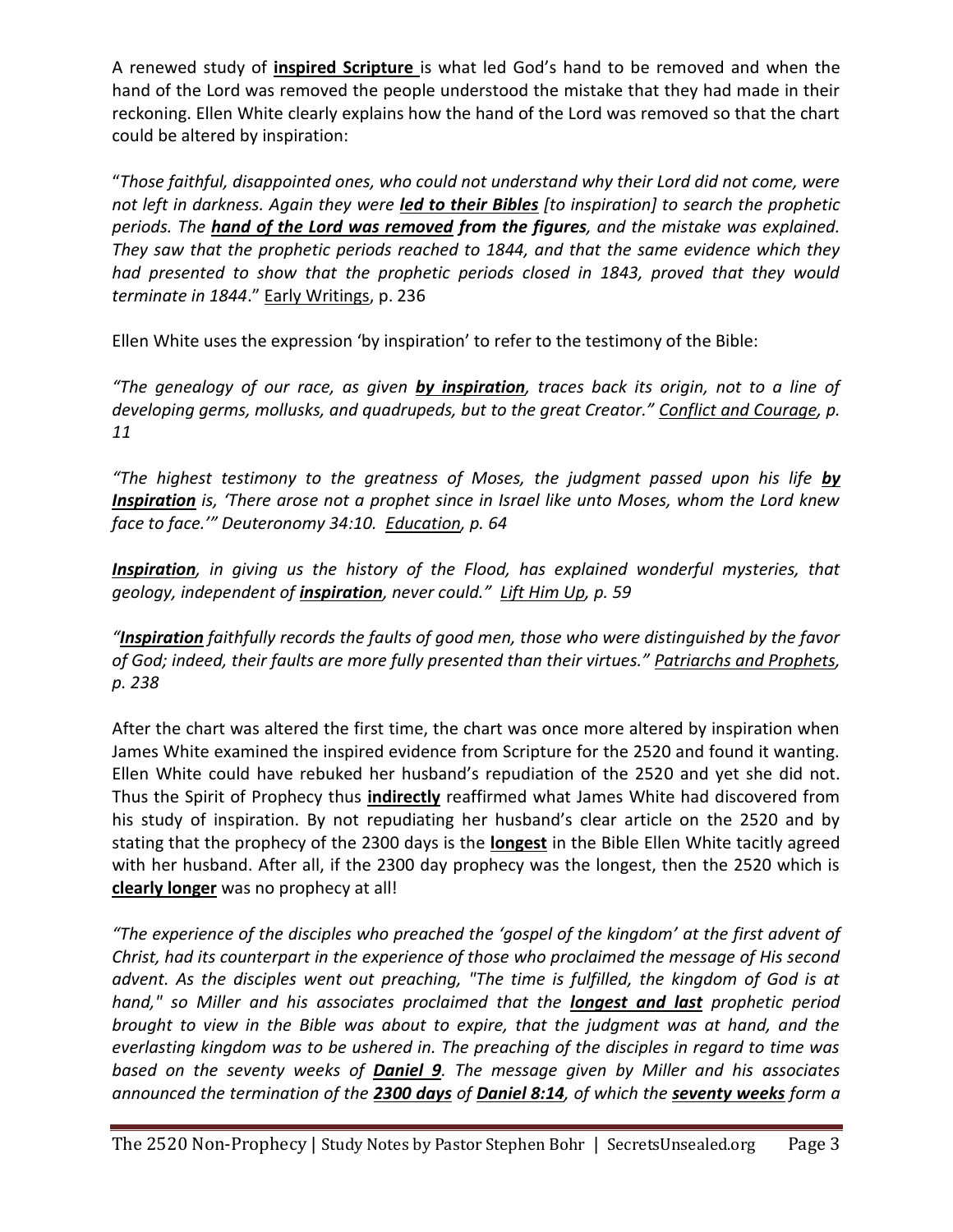*part. The preaching of each was based upon the fulfillment of a different portion of the same great prophetic period." The Great Controversy, p. 351*

In explaining the meaning of Revelation 10:6, Ellen White once again stated that the **longest prophecy** of the Bible is the 2300 days. If this is true then the so-called 2520 prophecy is no prophecy at all:

*"This time, which the Angel declares with a solemn oath, is not the end of this world's history, neither of probationary time, but of prophetic time, which would precede the advent of our*  Lord. That is, the people will not have another message upon definite time. After this period of *time, reaching from 1842 to 1844, there can be no definite tracing of the prophetic time. The longest reckoning reaches to the autumn of 1844." Christ Triumphant, p. 344* 

Contrary to these two clear statements by Ellen White, William Miller and his associates did not believe that the 2300 day prophecy was the longest. They believed that the 2520 was longer. Notice what **Joshua V. Himes**, a close associate of William Miller, had this say about what he believed to be the longest prophecy:

"That we have entered upon a most deeply affecting season, all must admit. That the **longest** *prophetic period which brings the end to view, the seven times, with which we may suppose all the others would be squared, in their termination, ends with this autumn, appears very evident; that we are in the last of the last year of the 2300, is still more evident; and the whole aspect of the world around us, morally and politically, agrees very well with the inspired portrait of "the time of harvest." Joshua V. Himes, The Advent Times and Signs of the Times Reporter, volume 8 (August 7, 1844 to February 5, 1845), No. 8, September 25, 1844 p. 62*

*"One period cannot be paramount to another period, unless its commencement and termination are marked by a greater amount of evidence. Each period must be fulfilled with equal precision, independent of its length. It is consequently not on one period alone that we rely, but on all the prophetic periods harmoniously terminating at about the same time, proved by conclusive evidence independent of the termination of each other. If the longest period was to be paramount, the seven times would take precedence of all others." Joshua V. Himes, Signs of the Times and Expositor of Prophecy, volume 6 (August 23, 1843 to January 31, 1844) No. 21 (January 10, 1844 170).*

# Did Ellen White Agree with Every Iota of What She Endorsed?

By way of analogy, Ellen White had some very positive things to say about Uriah Smith's book, Thoughts on Daniel and the Revelation:

*"The light given was that Thoughts on Daniel and the Revelation, The Great Controversy, and Patriarchs and Prophets, would make their way. They contain the very message the people must have, the special light God had given His people. The angels of God would prepare the way for these books in the hearts of the people." Colporteur Ministry, p. 123, 124 (written in 1899)*

*"The interest in Daniel and the Revelation is to continue as long as probationary time shall last. God used the author of this book as a channel through which to communicate light to direct*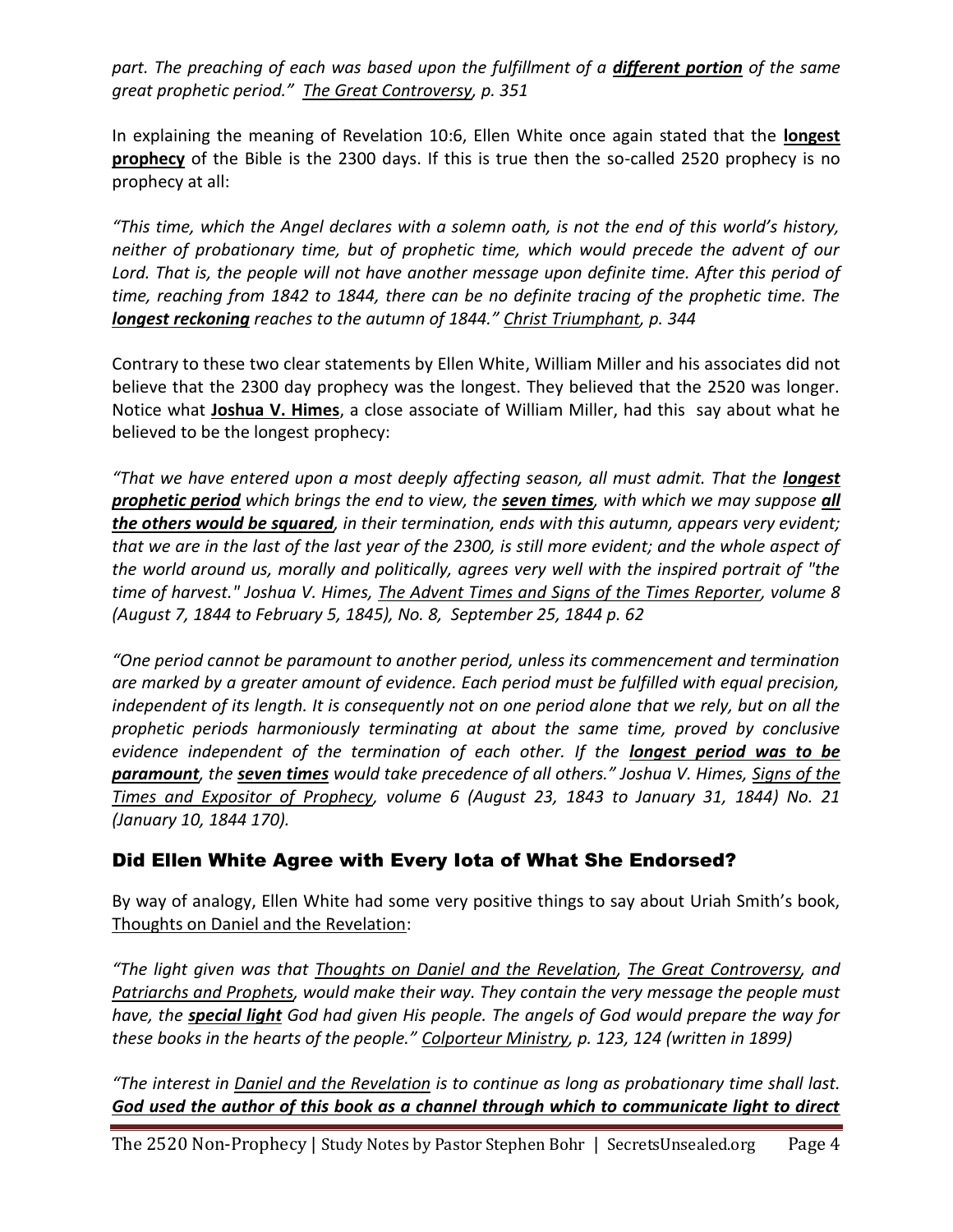*minds to the truth. Shall we not appreciate this light, which points us to the coming of our Lord Jesus Christ, our King?" Manuscript Releases, volume 1, p. 63*

Does this mean that Ellen White endorsed every iota of what Uriah Smith wrote in Thoughts on Daniel and the Revelation? Of course not! Her view of the king of the north was radically different than the new view which Uriah Smith introduced in 1871. Uriah Smith's view that the papacy had fallen never to rise again was not agreed to by Ellen White. Uriah Smith's view of the battle of Armageddon was wrong as were some of his interpretations of the trumpets. Ellen White recognized that in some of our early books there were matters that were not testing truths that needed to be corrected:

*"In some of our important books that have been in print for years, and which have brought many to a knowledge of the truth, there may be found matters of minor importance that call for careful study and correction. Let such matters be considered by those regularly appointed to have the oversight of our publications. Let not these brethren, nor our canvassers, nor our ministers, magnify these matters in such a way as to lessen the influence of these good soulsaving books. Should we take up the work of discrediting our literature, we would place weapons in the hands of those who have departed from the faith, and confuse the minds of those who have newly embraced the message. The less that is done unnecessarily to change our publications, the better it will be." (1910) Counsels to Writers and Editors, p. 151*

Like Uriah Smith, William Miller taught some things with which Ellen White disagreed. As we have noted in our study on the 'daily' William Miller taught that the first beast of Revelation 13 was **pagan Rome** and the second beast was an image of the Roman beast, **papal Rome**. He correctly taught that the 1260 years of papal dominion began in 538 and ended in 1798. But he took the number 666 (which has nothing to do with years but is rather the number of the beast's name) and applied it to the period of pagan Rome's dominion supposedly from 158 BC to 508 AD. Both of these dates are wrong. Pagan Rome began its dominion in 168 BC and ruled till 476 AD.

## The 1850 Chart

The 1850 chart was in some ways similar to the 1843 chart but there were also differences. First and most important, the 1843 date for the conclusion of the 2300 day prophecy was correctly altered (by inspiration, that is, by a study of the Bible) to 1844. Significantly, the 2520 nonprophecy was moved from the top right hand corner on the 1843 chart to a very small square in the lower right hand corner with very small letters and numbers. On the other hand, in the very center of the chart the year 457 BC is highlighted as well as the year 1844 AD. This clearly proves that the 2300 day prophecy was prominent and the 2520 prophecy was slowly fading away from the chart.

## The 1863 Chart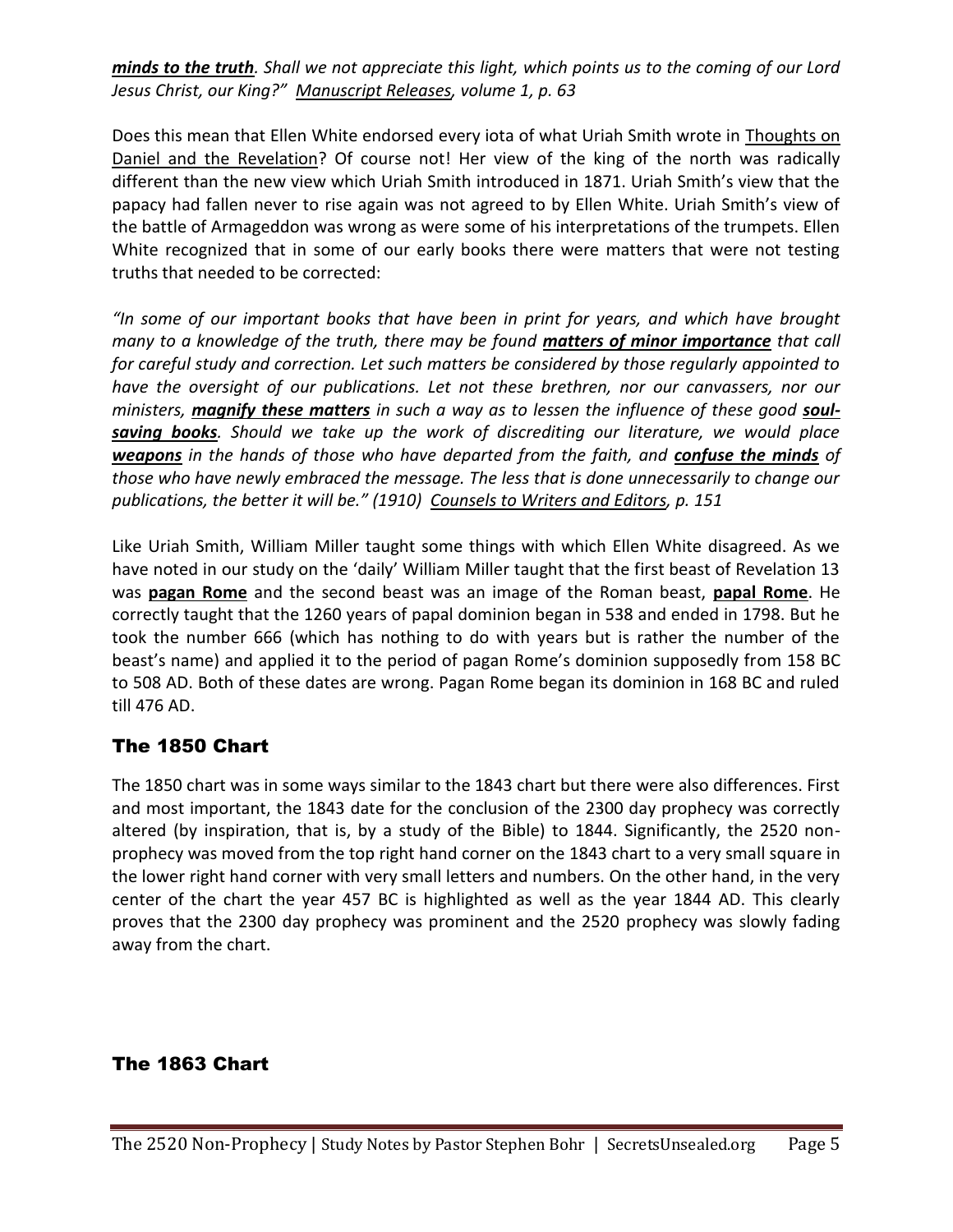A little history will help us understand the rationale and the contents of the 1863 chart. On January 26, 1864 James White published a groundbreaking article (published in The Adventist Review and Sabbath Herald) where he soundly rejected the 2520 prophecy (read the entire article at the end of this handout). About eight months before this, the General Conference delegates had voted on May 21, 1863 (at the same meeting where the SDA church was officially organized into a denomination), to have a new prophetic chart prepared. The chart was prepared and published in 1863 and the 2520 prophecy was eliminated.

Some who teach that the 2520 prophecy is a testing truth have affirmed that James White did not have the right to **alter** the chart; that only inspiration could do so, meaning Ellen G. White. And because Ellen White never overtly approved of the removal of the 2520 from the chart, James White was wrong in altering it. But this is a fallacious argument. We have already conclusively proved that the original mistake on the chart was altered by inspiration, that is, by a renewed study of Scripture, not by Ellen White. This being the case, why couldn't James White alter the chart once again if, by the study of inspiration, (the Bible) he proved that the 2520 was not a prophecy at all?

It is more than likely that some questioned why the 2520 had been removed from the new chart and this made it necessary for James White to write his article on January 26, 1864 explaining the reasons from inspiration (the Bible) for the omission.

# Did Ellen White Endorse the 2520?

It is argued that Ellen White endorsed Miller's view of the 2520 non-prophecy because she endorsed the 1843 chart. Nevertheless she never, not once, mentioned the 2520 non-prophecy in her writings or in her sermons. Further, she never even indirectly alluded to it. She endorsed to the time periods of the 1843 and 1850 charts that could be corroborated with a sound study of Scripture and history such as 457 BC, 538 AD, 1798 AD, the 1260 days, the 42 months and the kingdoms represented by the beasts of Daniel 7 with their respective dates.

## She clearly endorsed the sequence of nations in Daniel 7:

*"Every nation that has come upon the stage of action has been permitted to occupy its place on the earth, that it might be seen whether it would fulfill the purpose of "the Watcher and the Holy One." Prophecy has traced the rise and fall of the world's great empires--Babylon, Medo-Persia, Greece, and Rome. With each of these, as with nations of less power, history repeated itself. Each had its period of test, each failed, its glory faded, its power departed, and its place was occupied by another." Education, pp. 176, 177*

She endorsed all of the key dates in the prophecy of the 70 weeks and 2300 days:

*"Thus far every specification of the prophecies is strikingly fulfilled, and the beginning of the seventy weeks is fixed beyond question at 457 B.C., and their expiration in A.D. 34. From this data there is no difficulty in finding the termination of the 2300 days. The seventy weeks--490 days--having been cut off from the 2300, there were 1810 days remaining. After the end of 490*  days, the 1810 days were still to be fulfilled. From A.D. 34, 1810 years extend to 1844. *Consequently the 2300 days of Daniel 8:14 terminate in 1844." Great Controversy, p. 328*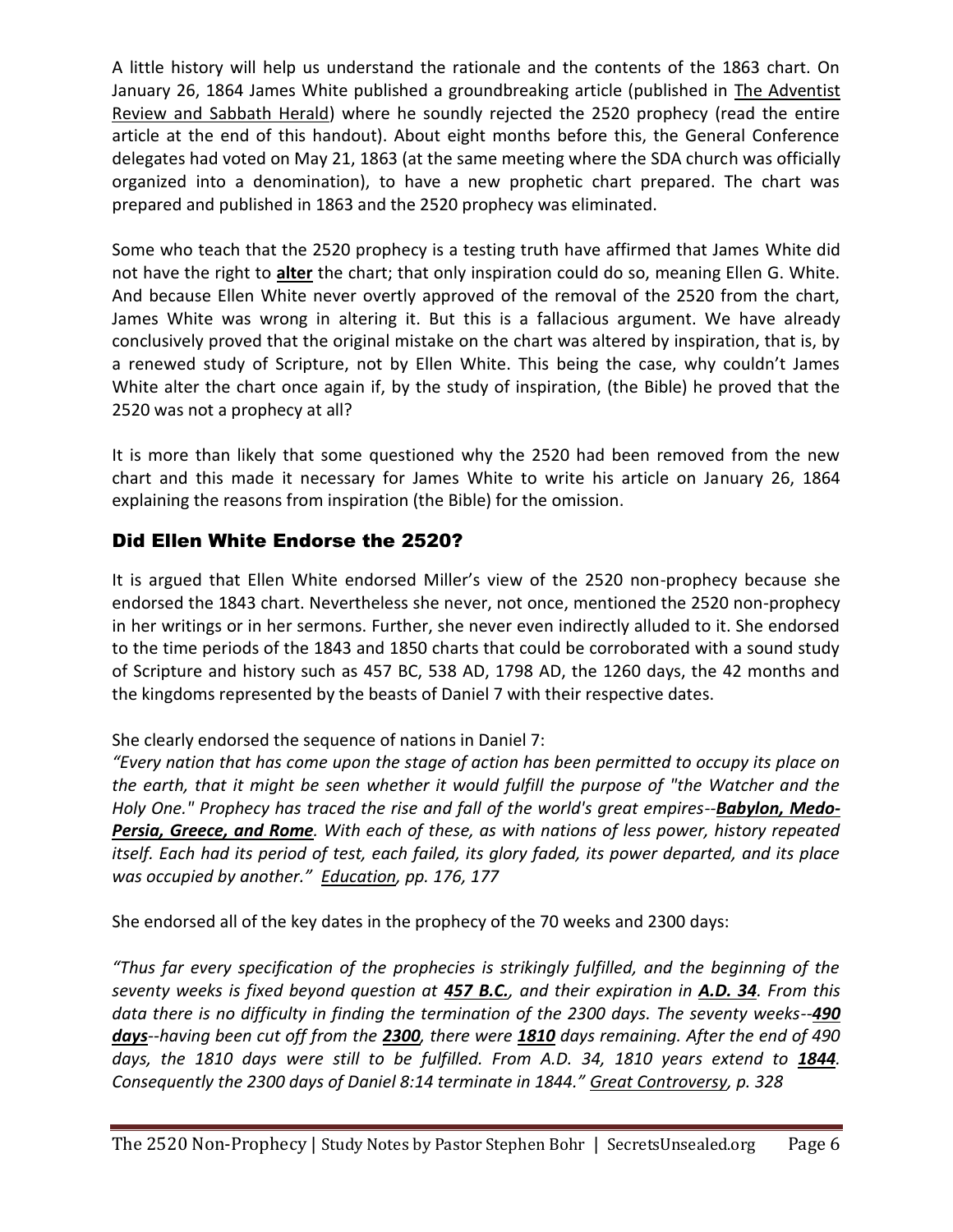She also endorsed 538, 1798, the 1260 days and the 42 months:

*"The periods here mentioned--"forty and two months," and "a thousand two hundred and threescore days"--are the same, alike representing the time in which the church of Christ was to suffer oppression from Rome. The 1260 years of papal supremacy began in A.D. 538, and would therefore terminate in 1798. At that time a French army entered Rome and made the pope a prisoner, and he died in exile. Though a new pope was soon afterward elected, the papal hierarchy has never since been able to wield the power which it before possessed." Great Controversy, p. 266* 

# Is everything that Miller taught gospel truth?

There can be no doubt that William Miller was powerfully 'inspired' and used by God. But his views of prophecy were not infallible. By way of analogy, even though Martin Luther's writings contain many errors, Ellen White wrote regarding him:

*"Angels of heaven were by his side, and rays of light from the throne of God revealed the treasures of truth to his understanding. He had ever feared to offend God, but now the deep conviction of his condition as a sinner took hold upon him as never before." Great Controversy, p. 122*

There is no doubt that God guided the mind of William Miller in his search for truth:

*"God sent His angel to move upon the heart of a farmer who had not believed the Bible, to lead him to search the prophecies. Angels of God repeatedly visited that chosen one, to guide his mind and open to his understanding prophecies which had ever been dark to God's people. The commencement of the chain of truth was given to him, and he was led on to search for link after link, until he looked with wonder and admiration upon the Word of God. He saw there a perfect chain of truth." Early Writings, p. 229*

Regarding Miller Ellen White stated:

*"God sent His angel to move upon the heart of a farmer who had not believed the Bible, to lead him to search the prophecies. Angels of God repeatedly visited that chosen one, to guide his mind and open to his understanding prophecies which had ever been dark to God's people. The commencement of the chain of truth was given to him, and he was led on to search for link after link, until he looked with wonder and admiration upon the Word of God. He saw there a perfect chain of truth. That Word, which he had regarded as uninspired, now opened before his vision in its beauty and glory. He saw that one portion of Scripture explains another, and when one passage was closed to his understanding, he found in another part of the Word that which explained it. He regarded the sacred Word of God with joy, and with the deepest respect and awe." The Story of Redemption, pp. 356, 357*

## Loopholes in the 2520 Non-Prophecy

**The commencement date in question:**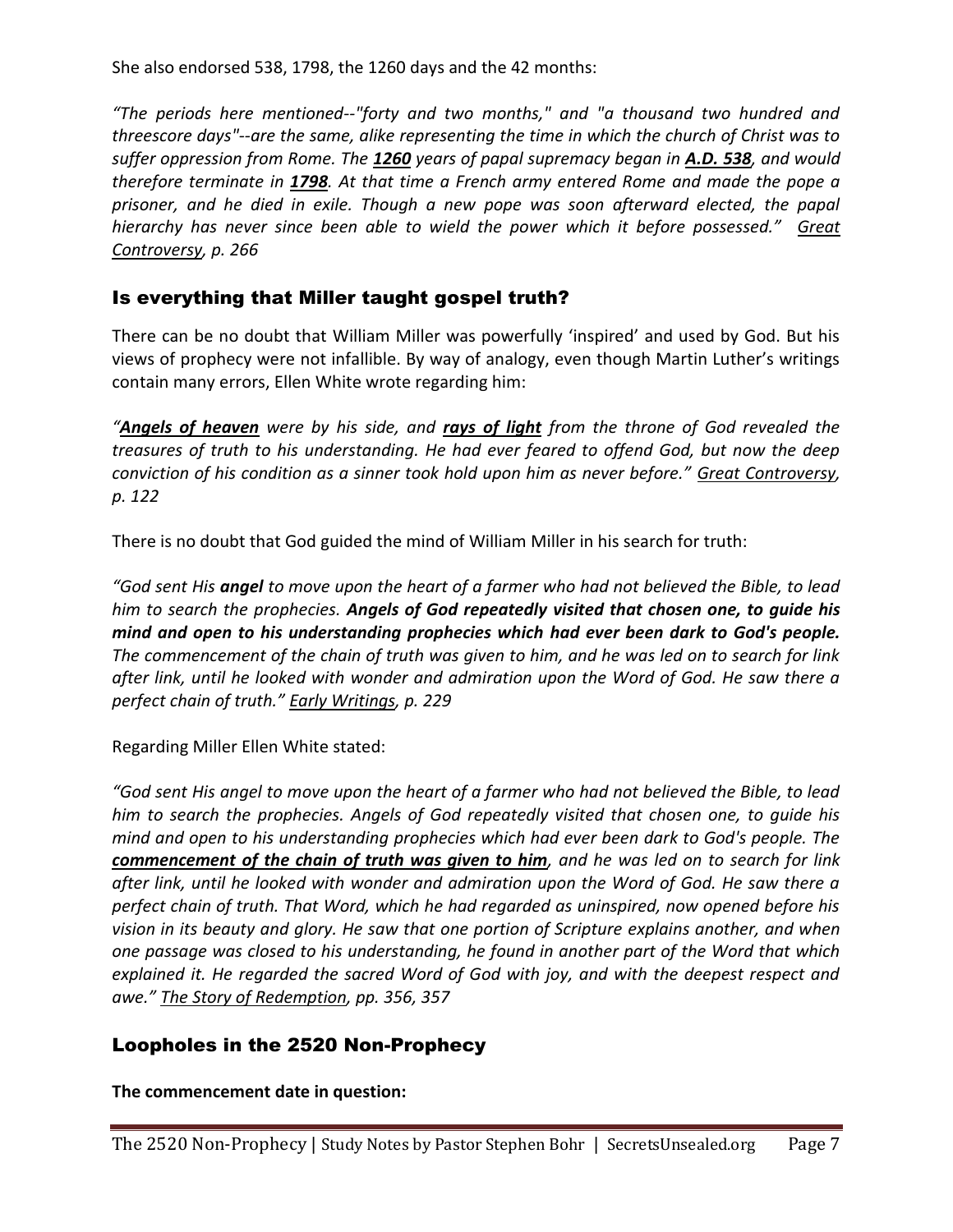Norman McNulty wrote an extensive article on the 2520 non-prophecy where he questioned the beginning date that Miller gave for this prophecy. States McNulty:

"According to the Millerites, 677 B.C. was the year in which King Manasseh (696-642 B.C.) was taken as a prisoner to Babylon (2 Chron. 33:11) and the 2520 years of punishment of God's people began. There is no historical evidence, however, that Manasseh was taken to Babylon in 677 B.C. This year goes back to the chronology of James Ussher in the 17th century.

Manasseh was coregent with his father Hezekiah for the first 10 years of his reign. His sole reign of 42 years began in 686 B.C. If his imprisonment and subsequent conversion occurred in 677 B.C., nine years after the beginning of his sole reign, he still reigned for more than 30 years after his conversion and return to Judah, but this is not the picture the Bible presents of Manasseh's reign. The Bible gives the impression that most of his life was spent in apostasy and that only toward the end of his life did he turn to the Lord. Speaking about Manasseh's conversion, Ellen White wrote that his "repentance, remarkable though it was, came too late to save the kingdom from the corrupting influence of years of idolatrous practices. Many had stumbled and fallen, never again to rise. $"^2$ 

Many Bible scholars believe that his imprisonment took place in connection with the rebellion of Assurbanipal's brother Samassumukin during the years 652–648 B.C. Yet, even if the date 677 B.C. were correct, it would not indicate the beginning of the punishment of God's people, because only the king was taken to Babylon, and only for a short time. He returned to Jerusalem, destroyed all the idols he had erected, and restored the worship of God (2 Chron. 33:15, 16). The kingdom of Judah continued another 80 years, until in 586 B.C. Nebuchadnezzar destroyed Jerusalem and the temple of God. These 80 years included the reign of good King Josiah (640–609) whose reign can in no way be classified as a punishment on Judah [in fact God told Josiah that the punishment would not come until after his death]. In other words, the year 677 B.C. does not fit historically or chronologically."

The last judgment that is described in Leviticus 26 was that God would scatter Israel among the nations (26:33). This occurred with the northern tribes when Samaria was taken by the Assyrians in 723 BC. It took place with Judah from 605 BC till 586 BC when Nebuchadnezzar took captives and eventually destroyed Jerusalem.

#### **Mistranslation of Terms**

The expression 'seven times' in Leviticus 26 is a mistranslation. The number seven in Scripture clearly represents completeness, totality or fullness (Naaman was **totally** cured when he dipped in the Jordan seven times, creation was **completed** in seven days, seven drops of blood were sprinkled on mercy seat for **total** cleansing, Israel marched around Jericho seven times and it was **totally** destroyed, Nebuchadnezzar heated the furnace seven times to its **maximum** heat).

God warned Israel that if they did not repent, God's wrath in its fullness would fall upon them. In other words the word 'seven' in Leviticus 26 does not denote a **time period** but rather the emphasis falls on the **intensity of the punishment**. James White brings out many important points from inspiration in his article which I will now share.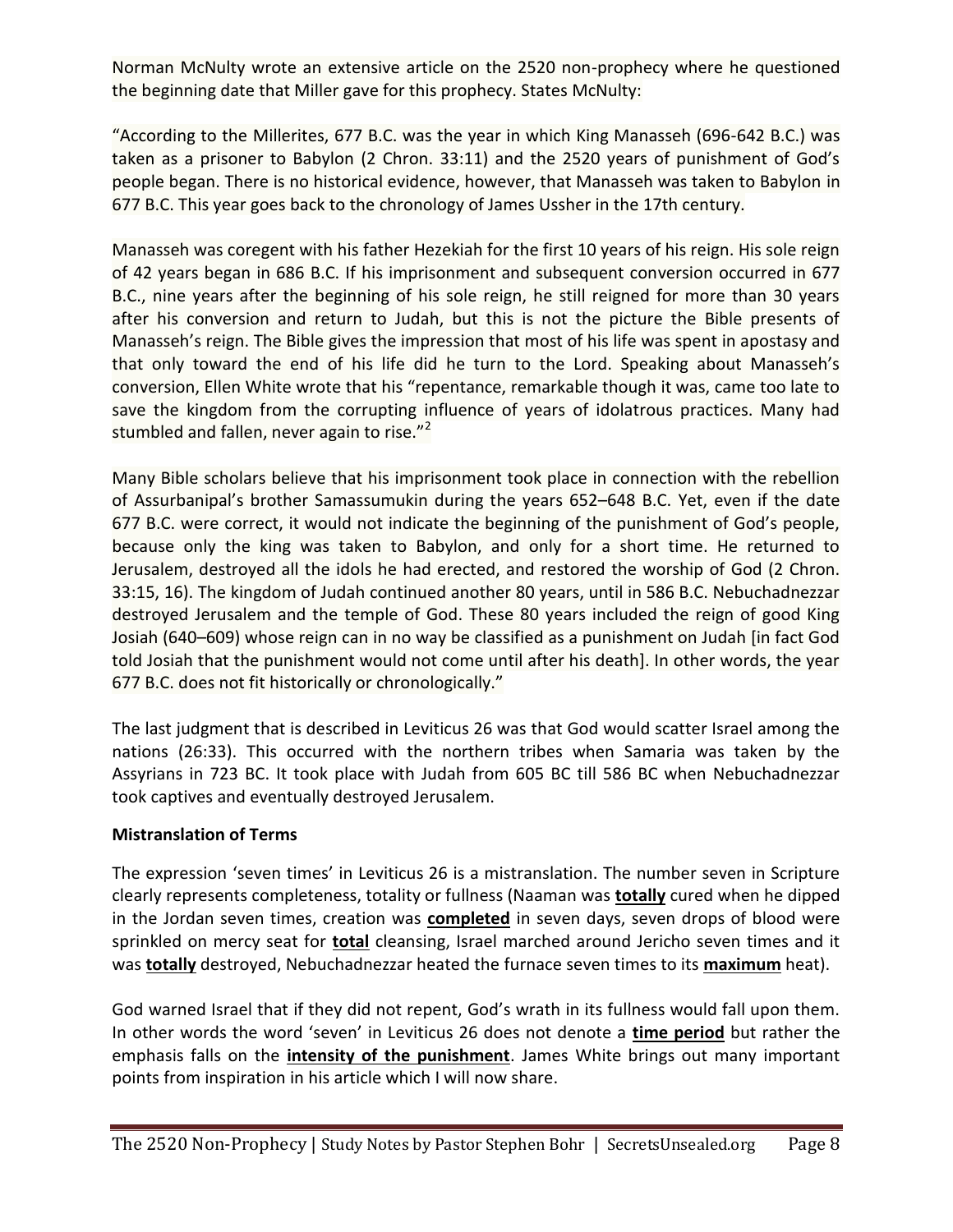The Hebrew word *shevah*, 'seven', appears four times in Leviticus 26 but whenever it appears, it stands alone without any word to qualify it. The Hebrew word 'times' is *iddan* but this word does not appear in Leviticus 26. In other words the KJV and NKJV translation 'seven times' in Leviticus 26 is incorrect.

The word 'seven' is used to express the **intensity** of heat of the fiery furnace in Daniel 3:19. Obviously, Nebuchadnezzar did not have a thermometer to measure the heat of the furnace!

In Daniel 4:16 we have an example where the Hebrew word *shevah* is used in conjunction with the word *iddan*. The expression 'seven times' in Daniel 4 clearly refers to 'seven years' because *shevah* is qualified by *iddan*. Daniel 7:25 uses the word *iddan* three times in a symbolic context to refer to three and a half years.

It might be argued that in Leviticus 25:8 the word *shevah* is used to describe a **time period** but here the word *shevah* does not appear alone but rather is used in conjunction with *shannah* (years)

*"And you shall count seven [shevah] sabbaths of years for yourself, seven times seven years; and the time of the seven sabbaths of years shall be to you forty-nine years."* 

#### **Not an Apocalyptic Prophecy**

Leviticus 26 is not an apocalyptic prophecy such as the ones we find in Daniel and Revelation. Only in the apocalyptic prophecies are the time periods to be interpreted in the light of the year/day principle unless there is clear evidence in the text itself to the contrary such as in Numbers 14:34 and Ezekiel 4:6.

The prophecy of Leviticus 26 concerns literal Israel and there is no indication whatsoever in the text that it applies to spiritual Israel. It is therefore to be interpreted in the same way as the 400 years (Genesis 15:13), the 120 years (Genesis 6:3), the 70-year captivity (Jeremiah 25:11, 12) and Nebuchadnezzar's 7 years of madness (Daniel 4:16). The only prophecies that were given to Israel that are to be understood on the basis of the year/day principle are the ones where there are clear markers in the text and as we have noted before, there are only two in the Old Testament.

#### **No Clear Beginning or Ending Dates**

Apocalyptic prophecies such as the seventy weeks, the 1260 days, the 1290 days and the 1335 days have specific beginning and ending points but Leviticus 26 does not. It is speculative to guess where the beginning and ending points are. The prophecy of the seventy weeks, for example, clearly states:

*"Know therefore and understand that from the going forth of the command to restore and build Jerusalem until Messiah the Prince. . ."*

#### **Conditionality**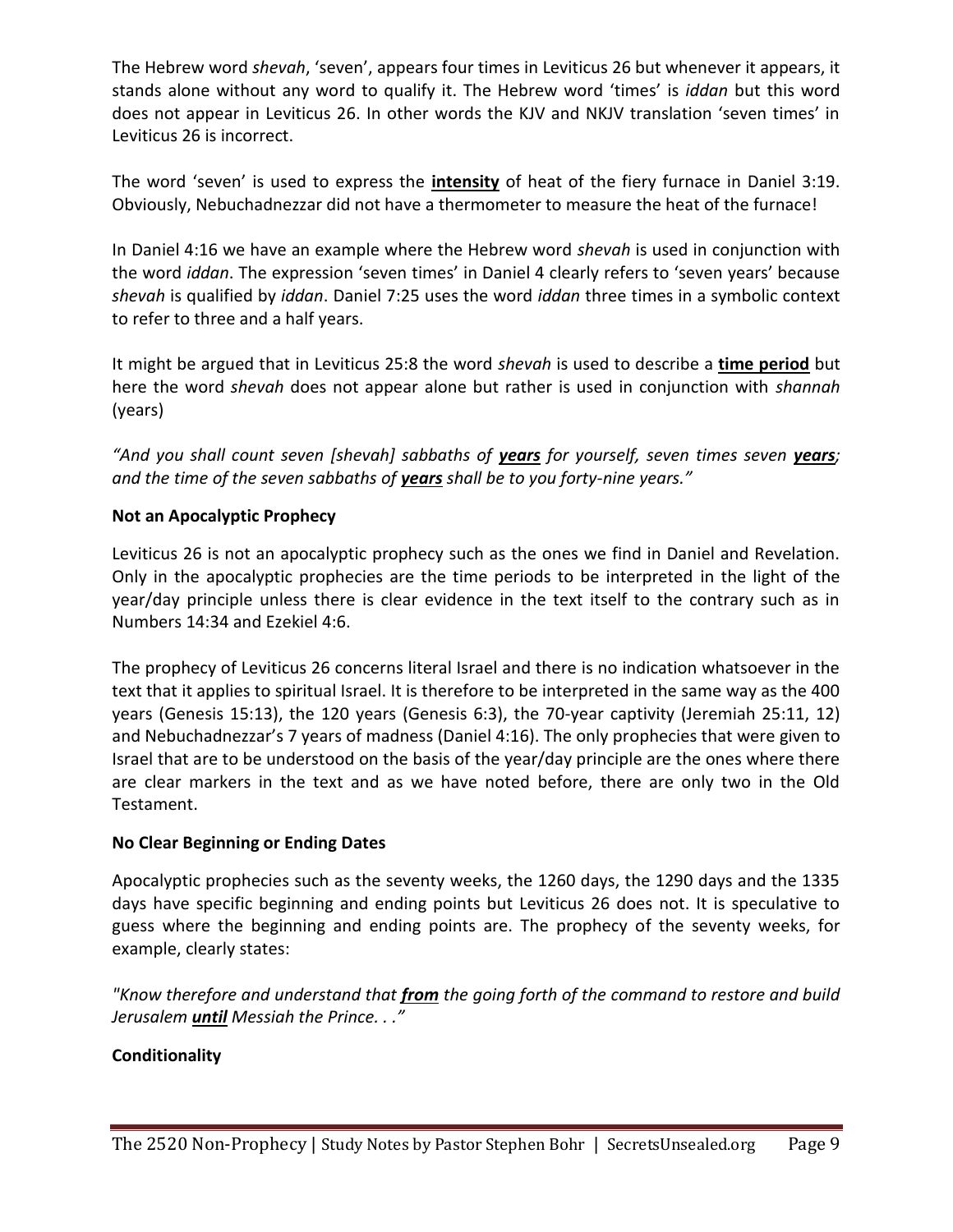Leviticus 26 constantly uses the conditional word 'if' (3, 4, 23, 24, 27, 28, 40, 42) but the great apocalyptic prophecies of Daniel and Revelation have no conditional language nor are they conditionally fulfilled.

#### **When did the curses fall?**

As we have seen before, history makes it abundantly clear that the curses fell upon Israel in 586 BC when Jerusalem was destroyed by Nebuchadnezzar and in 70 AD when Jerusalem was once again destroyed by Titus. Thus, by AD 70 Leviticus 26 had been fulfilled!

Daniel 9:13 makes clear that the curses of the covenant had already overtaken Israel in 586 BC and yet Israel was again restored after the captivity. The final curse befell Judah in 70 AD as a result of rejecting Jesus. This is why Paul explained that the wrath of God had fallen upon Israel **to the uttermost**! (1 Thessalonians 2:16). Jesus had already prophesied that the kingdom would be taken away from the Jewish nation and given to the Gentiles (Matthew 21:43). The chapter in The Great Controversy on the destruction of Jerusalem leaves not a shadow of a doubt that the wrath of God fell upon the Jewish nation in its fullest intensity as denoted by the number 7. Thus AD 70 marked the final fulfillment of Leviticus 26, not 1843 or even 1844!

#### **7 times mentioned four times**

The expression seven times is not used only once in Leviticus 26; it is actually used four times in verses 18, 21, 24 and 27. If the seven times are mentioned four times and each seven represents 2520 years, would we not have to multiply 2520 by four? If we do this, then the prophecy of Leviticus 26 would be fulfilled in 10,080 years rather than 2520.

It makes far more sense that the number 7 is used four times to indicate that the punishments that would befall Israel would each time be of **greater intensity** with the purpose of leading Israel to repentance!

## **Is the 2520 the Longest Prophecy?**

It is rather obvious that if the 2520 were a true prophecy then it would be the longest in the Bible—even longer than the 2300 days. But which is really the longest? Ellen White unequivocally responds:

*"The experience of the disciples who preached the 'gospel of the kingdom' at the first advent of Christ had its counterpart in the experience of those who proclaimed the message of His second advent. As the disciples went out preaching, "The time is fulfilled, the kingdom of God is at hand," so Miller and his associates proclaimed that the longest and last prophetic period brought to view in the Bible was about to expire, that the judgment was at hand, and the everlasting kingdom was to be ushered in. The preaching of the disciples in regard to time was based on the seventy weeks of Daniel 9. The message given by Miller and his associates announced the termination of the 2300 days of Daniel 8:14, of which the seventy weeks form a*  part. The preaching of each was based upon the fulfillment of a different portion of the **same** *great prophetic period." Great Controversy, p. 351*

## **Is the 2520 a Testing Truth?**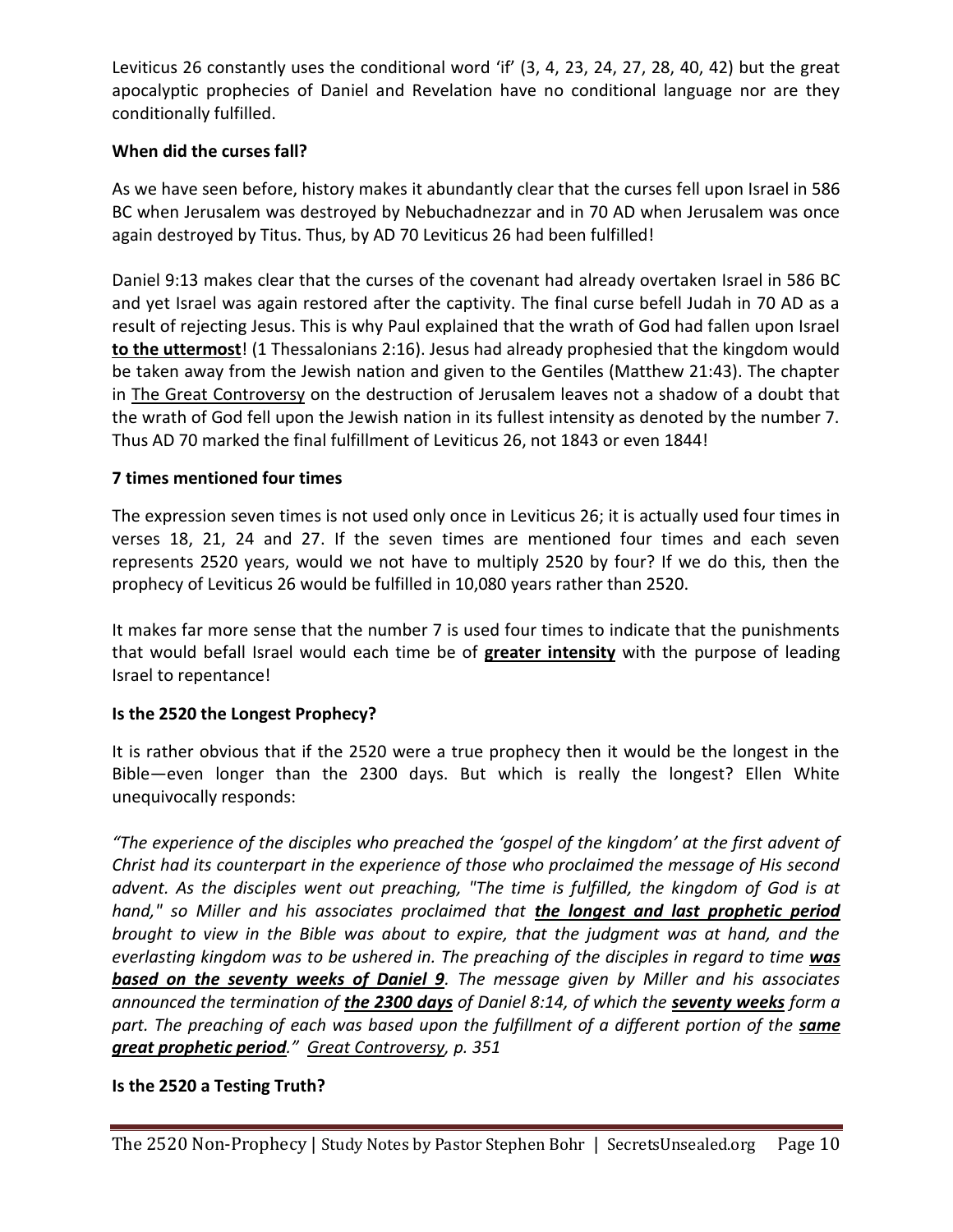What is the foundational prophecy of Seventh-day Adventist theology? Is it the 2520 or the 2300? Ellen White responds:

*"The scripture which above all others had been both the foundation and the central pillar of the advent faith was the declaration: "Unto two thousand and three hundred days; then shall the sanctuary be cleansed." Daniel 8:14." Great Controversy, p. 409*

*"The correct understanding of the ministration in the heavenly sanctuary is the foundation of our faith." Letter 208, 1906*

*"The warning has come: Nothing is to be allowed to come in that will disturb the foundation of the faith upon which we have been building ever since the message came in 1842, 1843, and 1844. I was in this message, and ever since I have been standing before the world, true to the light that God has given us. We do not propose to take our feet off the platform on which they were placed as day by day we sought the Lord with earnest prayer, seeking for light. Do you think that I could give up the light that God has given me? It is to be as the Rock of Ages. It has been guiding me ever since it was given. Brethren and sisters, God lives and reigns and works today! His hand is on the wheel, and in His providence He is turning the wheel in accordance with His own will. Let not men fasten themselves to documents, saying what they will do and what they will not do. Let them fasten themselves to the Lord God of heaven. Then the light of heaven will shine into the soul-temple, and we shall see the salvation of God." General Conference Bulletin, April 6, 1903*

#### **What are the landmarks?**

*"The passing of the time in 1844 was a period of great events, opening to our astonished eyes the cleansing of the sanctuary transpiring in heaven, and having decided relation to God's people upon the earth, [also] the first and second angels' messages and the third, unfurling the*  banner on which was inscribed, "The commandments of God and the faith of Jesus." One of the *landmarks under this message was the temple of God, seen by His truth-loving people in heaven, and the ark containing the law of God. The light of the Sabbath of the fourth commandment flashed its strong rays in the pathway of the transgressors of God's law. The nonimmortality of the wicked is an old landmark. I can call to mind nothing more that can come under the head of the old landmarks. All this cry about changing the old landmarks is all imaginary." Counsels to Writers and Editors, pp. 30, 31* 

Some have taught that God cannot pour out the latter rain and His people cannot announce the loud cry unless they embrace the 2520 non-prophecy. Ellen White and the Bible both lay down the conditions for receiving the latter rain and it has nothing to do with the 2520. The conditions are the same as with the disciples in the Upper Room. Ellen White has warned about the danger of fanaticism:

*"I saw the necessity of the messengers, especially, watching and checking all fanaticism wherever they might see it rise. Satan is pressing in on every side, and unless we watch for him, and have our eyes open to his devices and snares, and have on the whole armor of God, the fiery darts of the wicked will hit us. There are many precious truths contained in the Word of God, but it is "present truth" that the flock needs now. I have seen the danger of the messengers <i>running*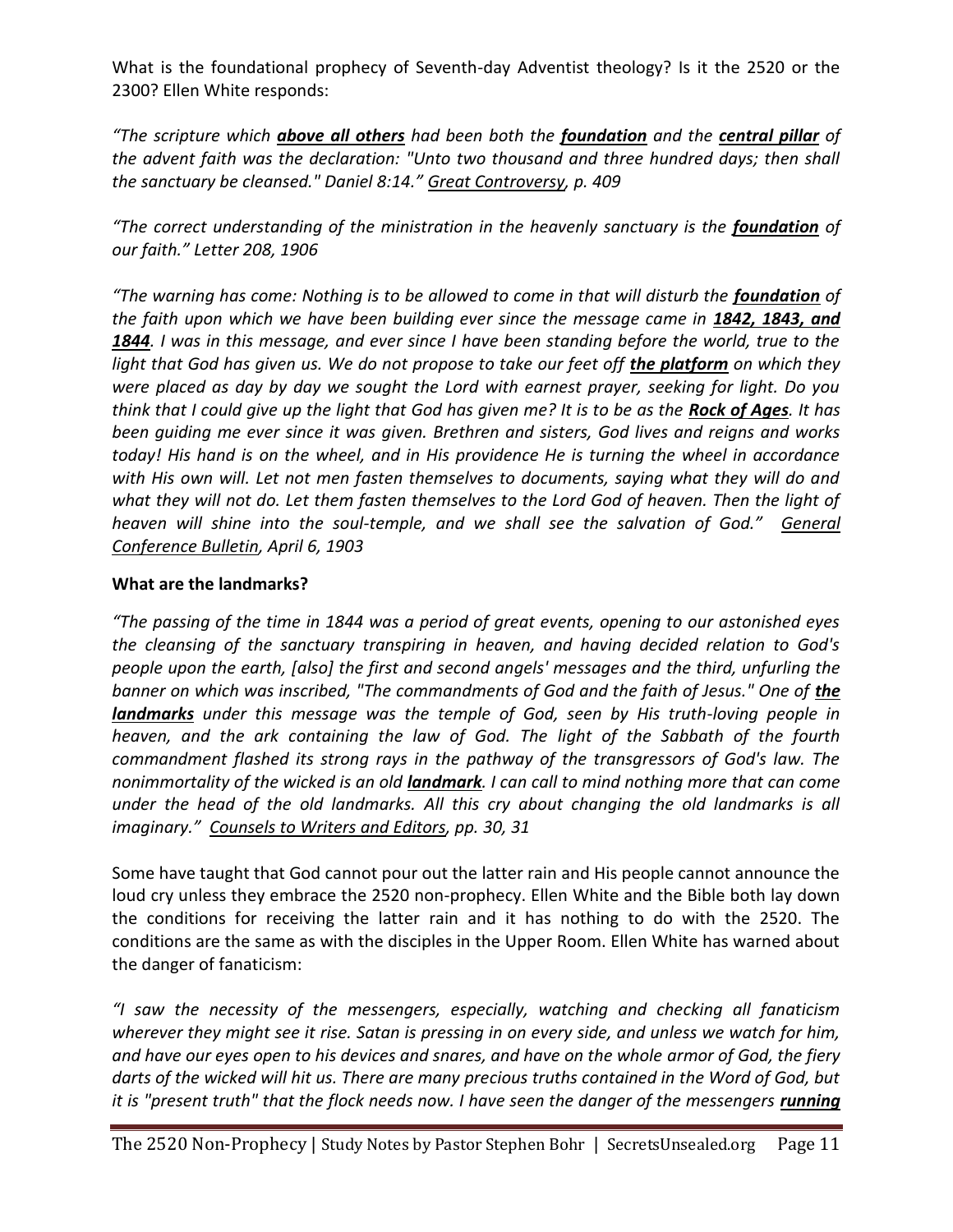*off from the important points of present truth, to dwell upon subjects that are not calculated to unite the flock and sanctify the soul. Satan will here take every possible advantage to injure the cause." Early Writings, p. 63*

Immediately after this quotation Ellen White explained what it is that unites the flock and sanctifies the soul and it is not the 2520 prophecy:

*"But such subjects as the sanctuary, in connection with the 2300 days, the commandments of God and the faith of Jesus, are perfectly calculated to explain the past Advent movement and show what our present position is, establish the faith of the doubting, and give certainty to the glorious future. These, I have frequently seen, were the principal subjects on which the messengers should dwell." Early Writings, p. 63*

# Let us hear the End of the Matter

In conclusion I might mention that Ellen White mentions the expression '2300 days' over one hundred and ten times on the CD Rom. Can anyone guess how many times she mentioned the 2520? None! She well knew that James White wrote an article against Miller's view of the 2520 and yet she did not reprove him. In fact she encouraged people to buy the 1863 chart where the 2520 was totally absent!!

*"We shall not hold our peace upon this subject. Our people will come up to the work. The means will come. And we would say to those who are poor and want books: Send in your orders, with a statement of your condition as to this world's goods. We will send you a package of books containing four volumes of Spiritual Gifts, How to Live, Appeal to Youth, Appeal to Mothers, Sabbath Readings, and the two large charts [of the Ten Commandments and the prophecies], with Key of Explanation. If you have a part of these, state what you have, and we will send other books in their places, or send only such of these as you have not. Send fifty cents to pay the postage, and we will send you the five-dollar package and charge the fund four dollars." The Publishing Ministry, p. 372*

## James White's Complete Article on the 2520

**The Review and Herald "Sanctify them through thy truth: thy word is truth." BATTLE CREEK, MICH., THIRD-DAY, JANUARY 26, 1864, JAMES WHITE, EDITOR**

#### **The Seven Times of Lev. xxvi**

The prophetic period of Lev. xxvi, or what has been supposed to be such, has been no small object of study among prophetical expositors. It has been supposed that the expression, "seven times," in verses 18, 21, 24, 28, denoted a prophetic period of 2520 years, and that this period covered the time during which the throne of Israel should be and remain subverted and trodden down by oppressing powers. To rightly fix the commencement and termination of this period became therefore a matter of consequence. Where does it commence and where does it end have been questions of much study, and perhaps some perplexity.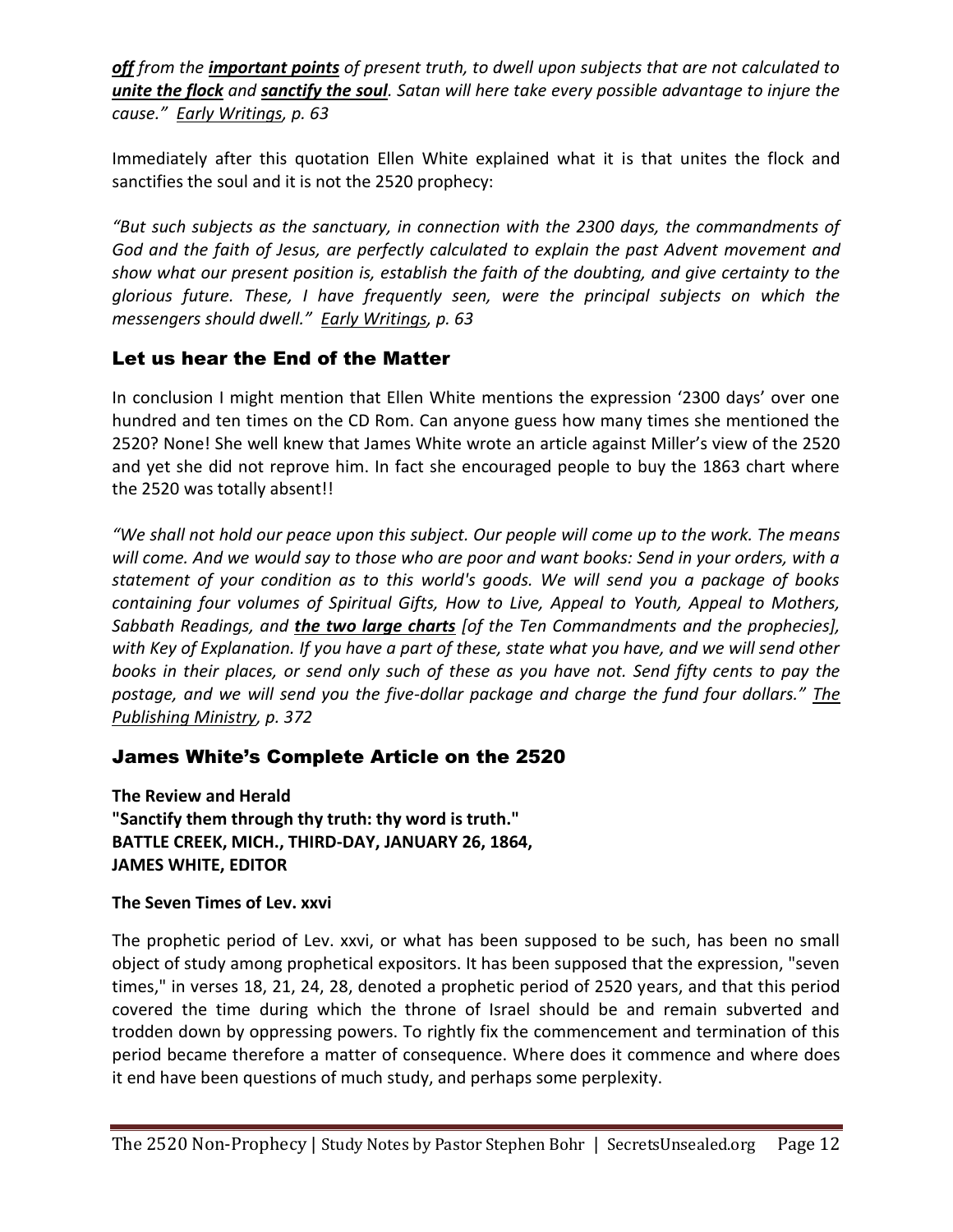These are not the questions, however, that we propose here to discuss; for there is a question lying back of these, which demands to be answered first; namely: Is there any prophetic period brought to view at all in Lev. xxvi? We claim that there is not, and will offer a few of what are to us very conclusive reasons for this position:

1. A series of judgments is threatened against Israel, in case they hearkened not unto God to do his commandments, before the expression, seven times, is introduced Verses 14-17. In these judgments is included being slain before their enemies, being reigned over by those that hated them, and fleeing when none pursued them. Now if the seven times were meant to cover the period of God's special judgments against Israel, especially of their captivity by foreign powers, these seven times should have been mentioned in connection with the first threatening of judgments of this kind. But this, as we have seen, is not the case.

2. After the threatening of these judgments, God says, verse 18, "And if ye will not for all this hearken unto me, then I will punish you seven times more for your sins." Then follows an enumeration of the judgments to come upon them in fulfillment of this, different from the items of the first threatening, and increasing in severity.

3. If they would not for this hearken, seven times more plagues were threatened against them, "according to their sins" Verse 21. Then again follows an enumeration of judgments to correspond, more severe still than any preceding.

4. If they would not be reformed by these things, God threatened to punish them seven times more for their sins Verse 24. And in like manner with the foregoing, an enumeration of the judgments to be inflicted in fulfillment, immediately follows, more fearful still.

5. And if they would not hearken to God for all these things, he makes a final threat that would walk contrary to them in fury, and chastise them seven times for their sins Verse 28. And an enumeration of the judgments to be inflicted, again immediately follows, outdoing all before, in their terrible severity. Included among them were the eating of the flesh of their sons and daughters, making waste their cities, bringing the land into such desolation that their enemies should be astonished at it, scattering them among all nations, and drawing out a sword after them in all the lands of their dispersion. With fearful minuteness all this has been fulfilled, even to the eating the flesh of their own children, as in the terrible sieges that preceded the downfall of Jerusalem.

Thus we have, first, a series of judgments threatened against Israel, without the expression, seven times, and then the declaration four times made, that God would punish them seven times for their sins, each one on condition that the former did not lead to repentance, and each one containing its own specific enumeration of judgments, distinct from those that preceded, and regularly increasing in the severity of then denunciations. Now what is meant by this repeated expression of seven times? We reply, It denotes, not the duration of the punishment, but its intensity and severity. It is well expressed in the language of verse 21, thus: "I will bring seven times more plagues upon you according to your sins." The number seven denoting perfection, we are undoubtedly to understand by this expression, the fullness of their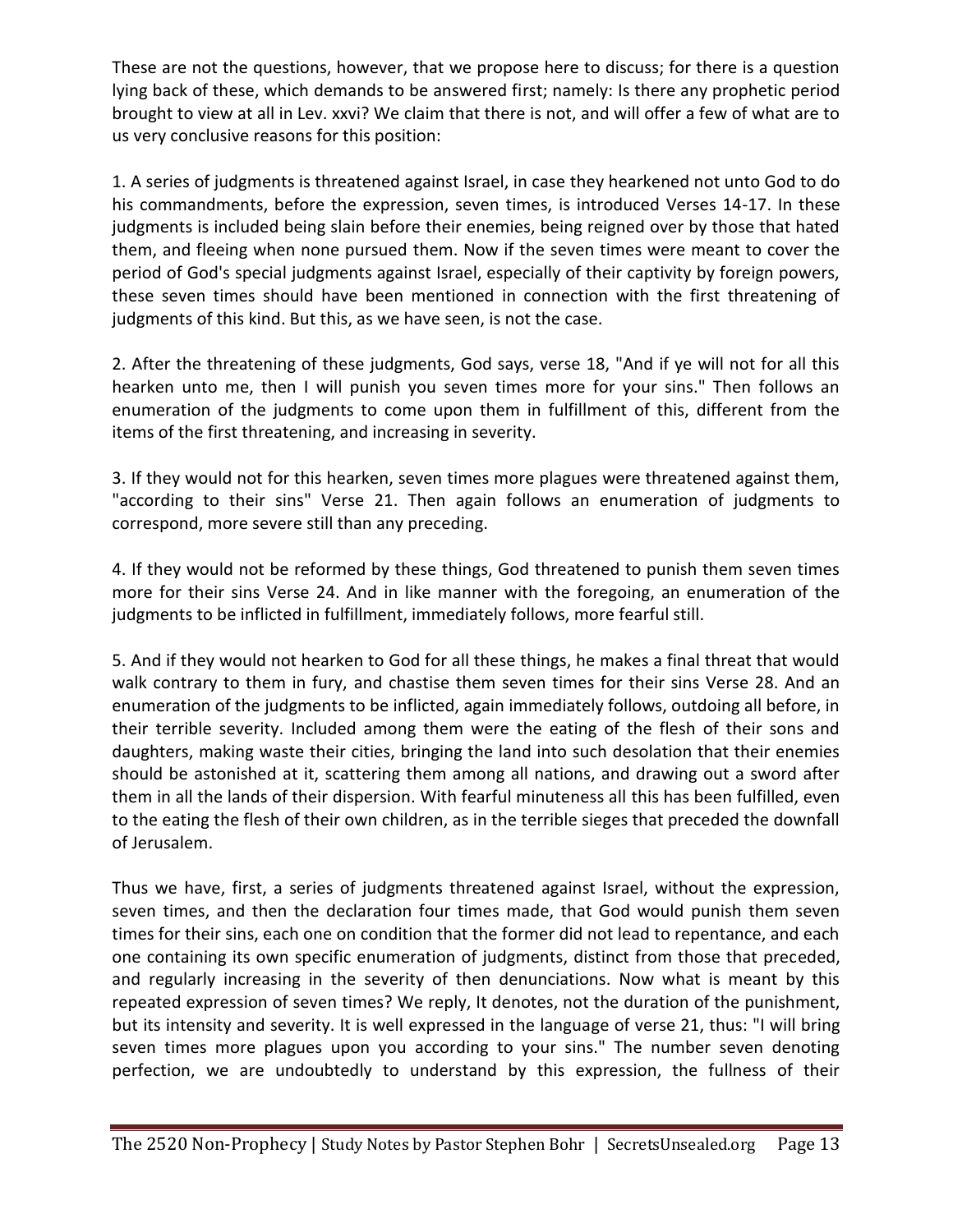punishment; that the measure of their national sins would in every case be fully equaled by the measure of their national calamities.

And this position is fully sustained by the original, as a brief criticism will show.

In references to the Hebrew, we learn from the Hebrew Concordance that the expression, seven times, in Lev. xxvi, comes from sheh-vag; and this word is expressly set down by Gesenius, in those texts, as an adverb, also in Ps. cxix, 164; Prov. xxiv, 16. In Dan. iv, 16, 25, the expression, seven times, twice occurs, where beyond question it means duration. Nebuchadnezzar was to be driven from men, and make his dwelling with the beasts of the field, until seven times should pass over him. There can be no mistaking that here the expression means a certain space of time; but here we find, not the adverb as in Lev. xxvi, but the noun, gid-dahn [*iddan*], defined by Gesenius, "Time, in prophetic language, for a year." In Dan. vii, 25, where a prophetic period is brought to view in the expression, "a time and times and the dividing of time," the same word is used. In Dan. xii, 7, where the same period is again brought to view, and in about the same language, we have another word, moh-gehd, defined by Gesenius, "Appointment of time. Spoken of a space of time, appointed and definite. In the prophetic style for a year." It will be seen by this definition, that this word is synonymous with the one used in Dan. vii, 25, as above referred to. Now if a period of time is meant by the expression, seven times, in Lev. xxvi, one of these words should and would most assuredly have been used. And the fact that neither of these words is there used, but another word, and that an adverb, places it beyond question that no such period is there intended.

The Greek is equally definite. The Septuagint has in Lev. xxvi, *heptakis*, which is an adverb, signifying seven times. In Dan. iv, 16, 25, for Nebuchadnezzar's seven times we have not heptakis, the adverb, but *heptakairoi*, a noun and its adjective. And in all cases where the word time occurs, denoting a prophetic period, as in Dan. vii, 25; xii, 7; Rev. xii, 14, it is from the noun kairos. Such a thing as a prophetic period based on an adverb is not to be found.

So then, there is no prophetic period in Lev. xxvi; and those who imagine that such a thing exists, and are puzzling themselves over the adjustment of its several dates, are simply beating the air. To ignore, or treat with neglect, a prophetic period where one is plainly given is censurable in the extreme. It is an equally futile, though not so heinous, a course, to endeavor to create one where none exists."

This is not the mere personal opinion of James White as indicated by the use of 'we' and 'our'. It is at least the opinion of the editorial board of the Review and Herald. In other words, White is writing the opinion of the scholars of the church.

Ellen White knew full well about her husband's article refuting the 2520 and yet she never corrected him. In fact she never even mentioned or even alluded to the 2520 in any of her writings or sermons. She did, however, promote the new charts:

Ellen White wrote this testimony in 1868: "We shall not hold our peace upon this subject. Our people will come up to the work. The means will come. And we would say to those who are poor and want books: Send in your orders, with a statement of your condition as to this world's goods. We will send you a package of books containing four volumes of Spiritual Gifts, How to